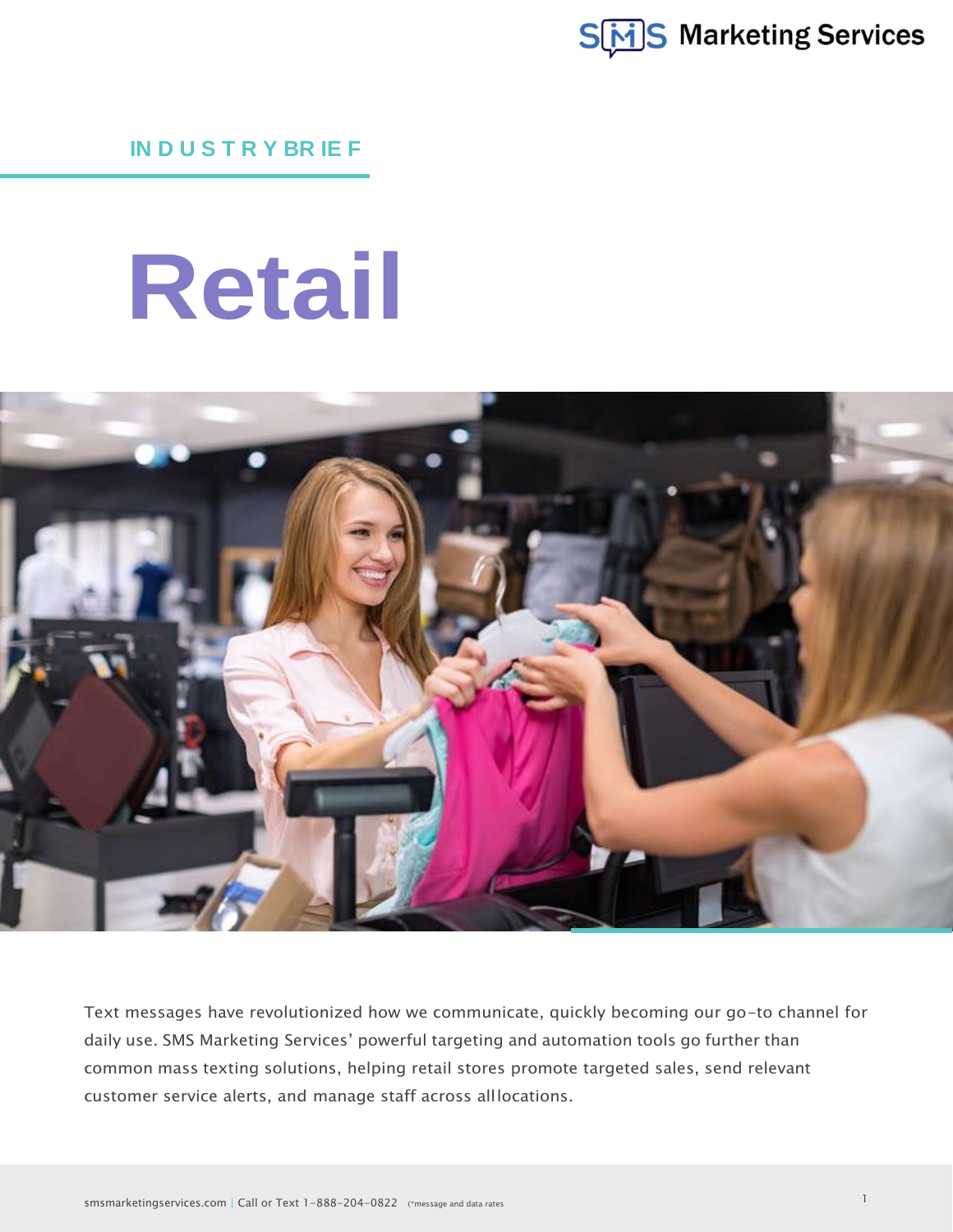

#### **US E CASES**



Texting has an unmatched read rate of 98%, making it the most effective way to promote upcoming sales and increase in-store traffic.

- **•** Build your subscriber database with mobile keywords that customers can text to receive deal alerts and coupons.
- **•** Make new product announcements to all of your customers or just the ones who expressed interest in the product.
- **•** Periodically send more information about big ticket items to better educate the customer and bring them in.

# **02 ProvideBetter**

**Service**

#### Text-enable your business's existing phone number, so your customers never have to wait on hold or play phone tag for customer service.

- **•** Send delivery notifications to your customers via text, email, or voice broadcast from our integrated platform.
- **•** Use our Text Bot to automatically answer common questions and direct customers to the right information.
- **•** Gauge customer satisfaction with an SMS survey for higher participation.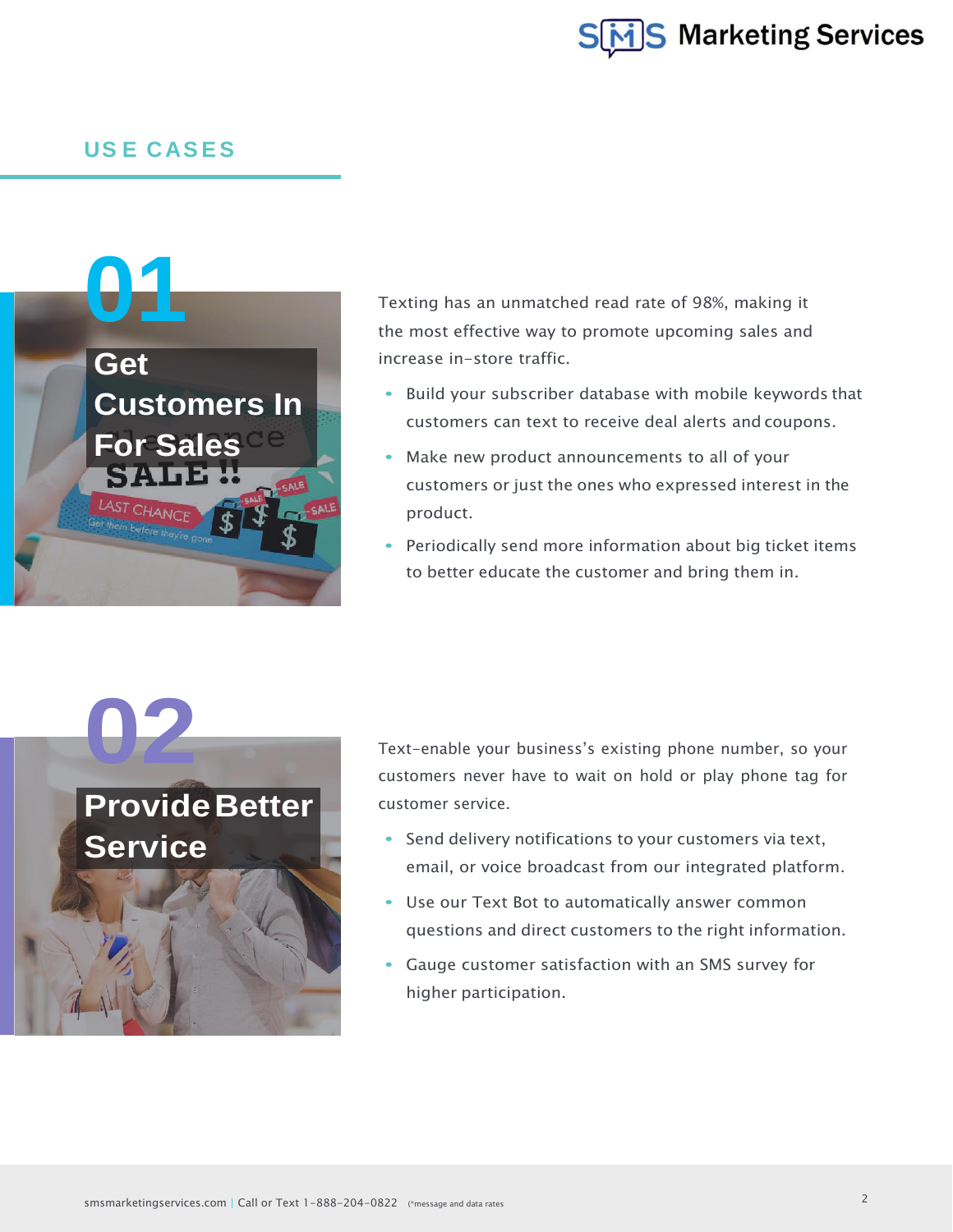

#### **US E CASES**



Texting isn't just for customers; your employees text too! Use SMS Marketing Services to powerfully manage your staff.

- **•** With texts getting responded to 60x quicker than emails, you'll be able to find shift coverage or new hires quickly.
- **•** Send critical alerts, company announcements, or specific benefits reminders toemployees.
- **•** With SMS Marketing Services enterprise-grade Access Control, you can keep data for different locations separate, so they only have permission to message customers in theirarea.

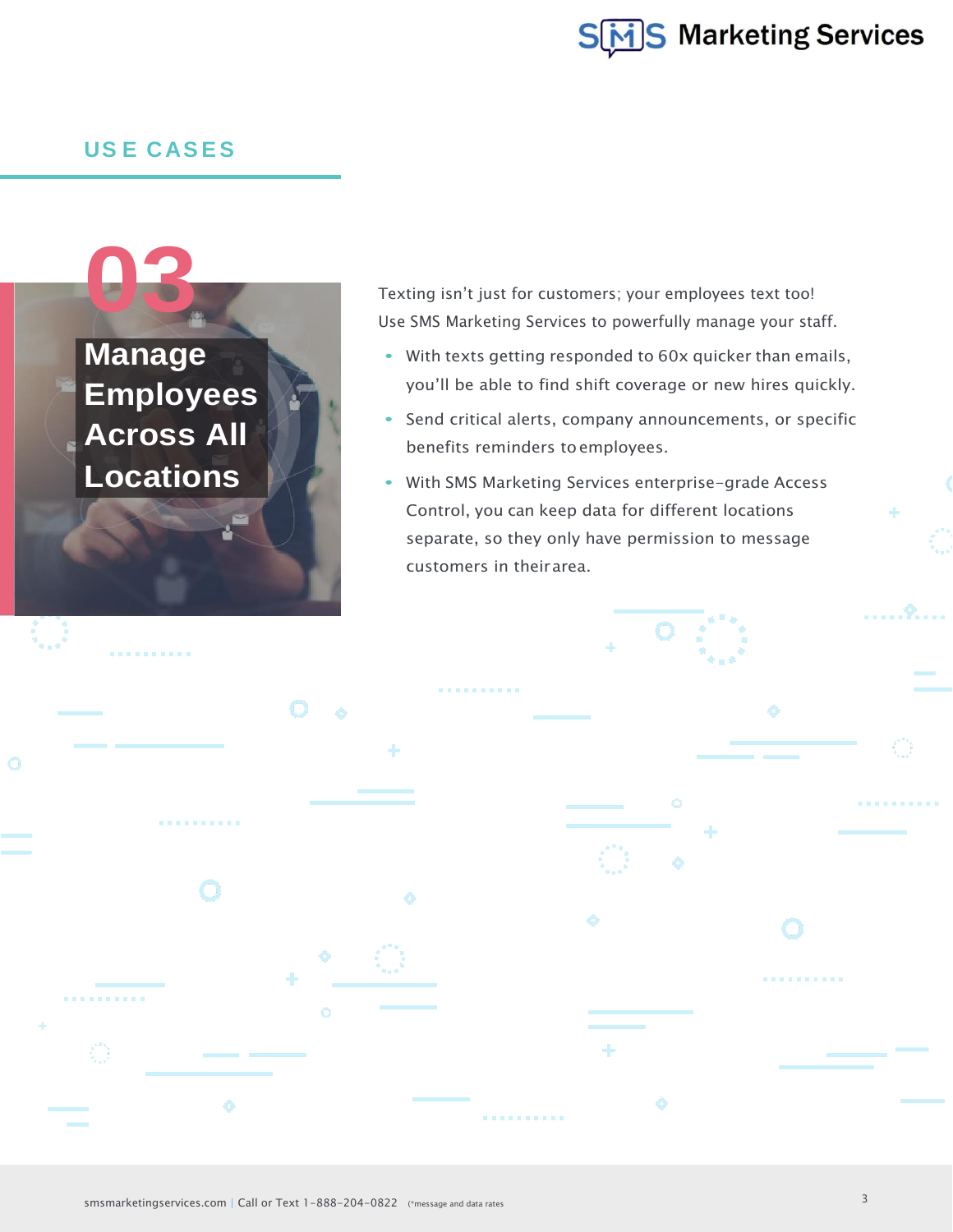### **LI FE CYC LE EN GAG EM EN T**

SMS Marketing Services texting solution goes beyond simple mass blasting services. It can automate engagement with customers and help you meet their needs in order to make them advocates for your business. Here's how: